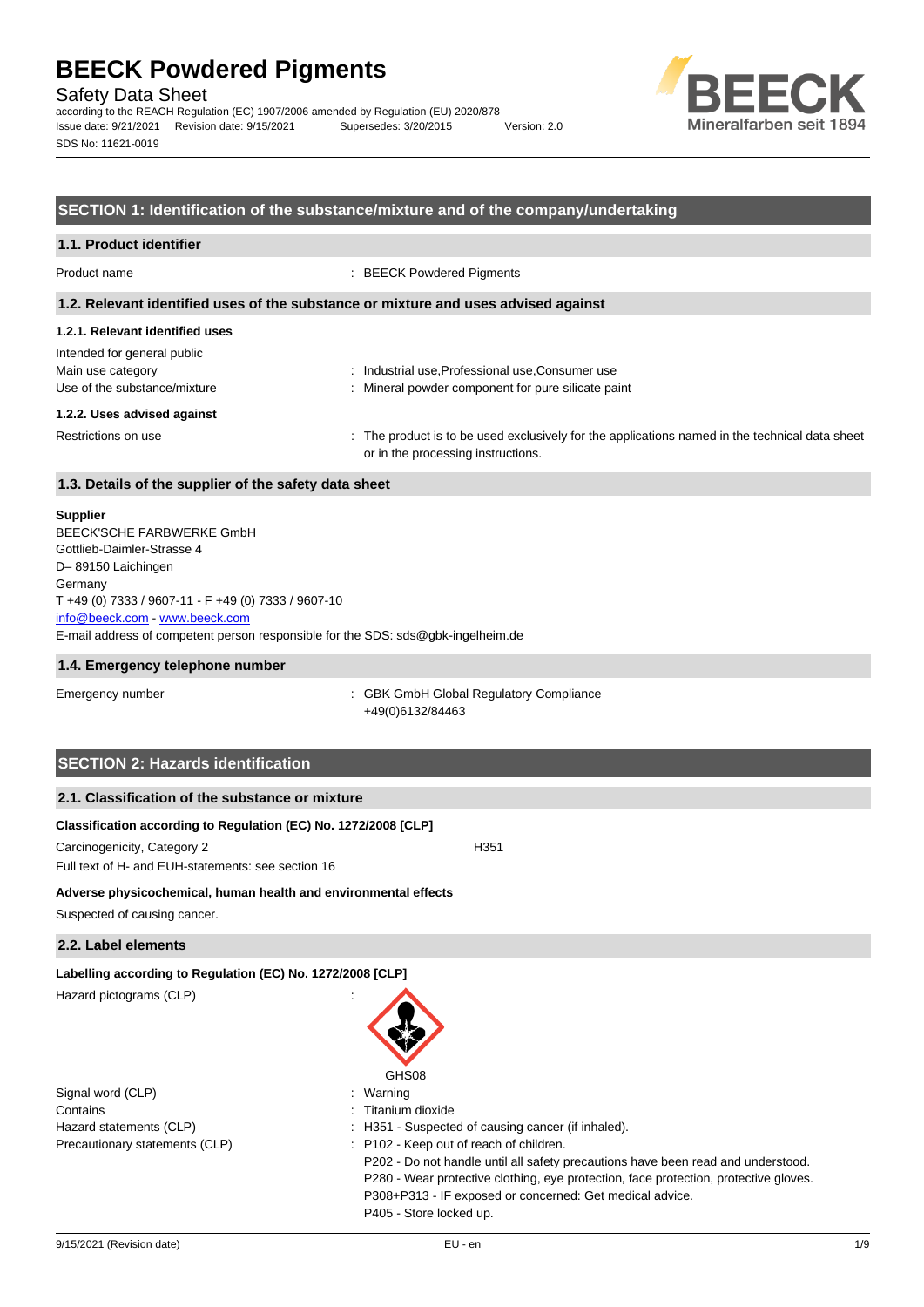# Safety Data Sheet

according to the REACH Regulation (EC) 1907/2006 amended by Regulation (EU) 2020/878 SDS No: 11621-0019



| P501 - Dispose of contents and container to in accordance with local and national |
|-----------------------------------------------------------------------------------|
| regulations.                                                                      |
| $:$ Not applicable                                                                |
| : Applicable                                                                      |

# **2.3. Other hazards**

Child-resistant fastening Tactile warning

No additional information available

# **SECTION 3: Composition/information on ingredients**

## **3.1. Substances**

#### Not applicable

#### **3.2. Mixtures**

| <b>Name</b>                      | <b>Product identifier</b>                                              | $\frac{9}{6}$  | <b>Classification according to</b><br><b>Regulation (EC) No. 1272/2008</b><br>[CLP] |
|----------------------------------|------------------------------------------------------------------------|----------------|-------------------------------------------------------------------------------------|
| Titanium dioxide<br>(Note $10$ ) | CAS-No.: 13463-67-7<br>EC-No.: 236-675-5<br>EC Index-No.: 022-006-00-2 | $\ge 5 - < 10$ | Carc. 2, H351                                                                       |
|                                  | REACH-no: 01-2119489379-<br>17                                         |                |                                                                                     |

Note 10 : The classification as a carcinogen by inhalation applies only to mixtures in powder form containing 1 % or more of titanium dioxide which is in the form of or incorporated in particles with aerodynamic diameter  $\leq 10$  µm.

Full text of H- and EUH-statements: see section 16

| <b>SECTION 4: First aid measures</b>   |                                                                  |  |  |
|----------------------------------------|------------------------------------------------------------------|--|--|
|                                        |                                                                  |  |  |
| 4.1. Description of first aid measures |                                                                  |  |  |
| First-aid measures general             | : IF exposed or concerned: Get medical advice/attention.         |  |  |
| First-aid measures after inhalation    | : Remove person to fresh air and keep comfortable for breathing. |  |  |
| First-aid measures after skin contact  | : Wash skin with plenty of water.                                |  |  |
| First-aid measures after eye contact   | : Rinse eyes with water as a precaution.                         |  |  |
| First-aid measures after ingestion     | : Call a poison center or a doctor if you feel unwell.           |  |  |
|                                        |                                                                  |  |  |

## **4.2. Most important symptoms and effects, both acute and delayed**

No additional information available

## **4.3. Indication of any immediate medical attention and special treatment needed**

Treat symptomatically.

| <b>SECTION 5: Firefighting measures</b>                    |                                                                                                                                             |  |  |  |
|------------------------------------------------------------|---------------------------------------------------------------------------------------------------------------------------------------------|--|--|--|
| 5.1. Extinguishing media                                   |                                                                                                                                             |  |  |  |
| Suitable extinguishing media                               | Water spray. Dry powder. Foam.<br>÷                                                                                                         |  |  |  |
| 5.2. Special hazards arising from the substance or mixture |                                                                                                                                             |  |  |  |
| Hazardous decomposition products in case of fire           | : Toxic fumes may be released.                                                                                                              |  |  |  |
| 5.3. Advice for firefighters                               |                                                                                                                                             |  |  |  |
| Protection during firefighting                             | : Do not attempt to take action without suitable protective equipment. Self-contained<br>breathing apparatus. Complete protective clothing. |  |  |  |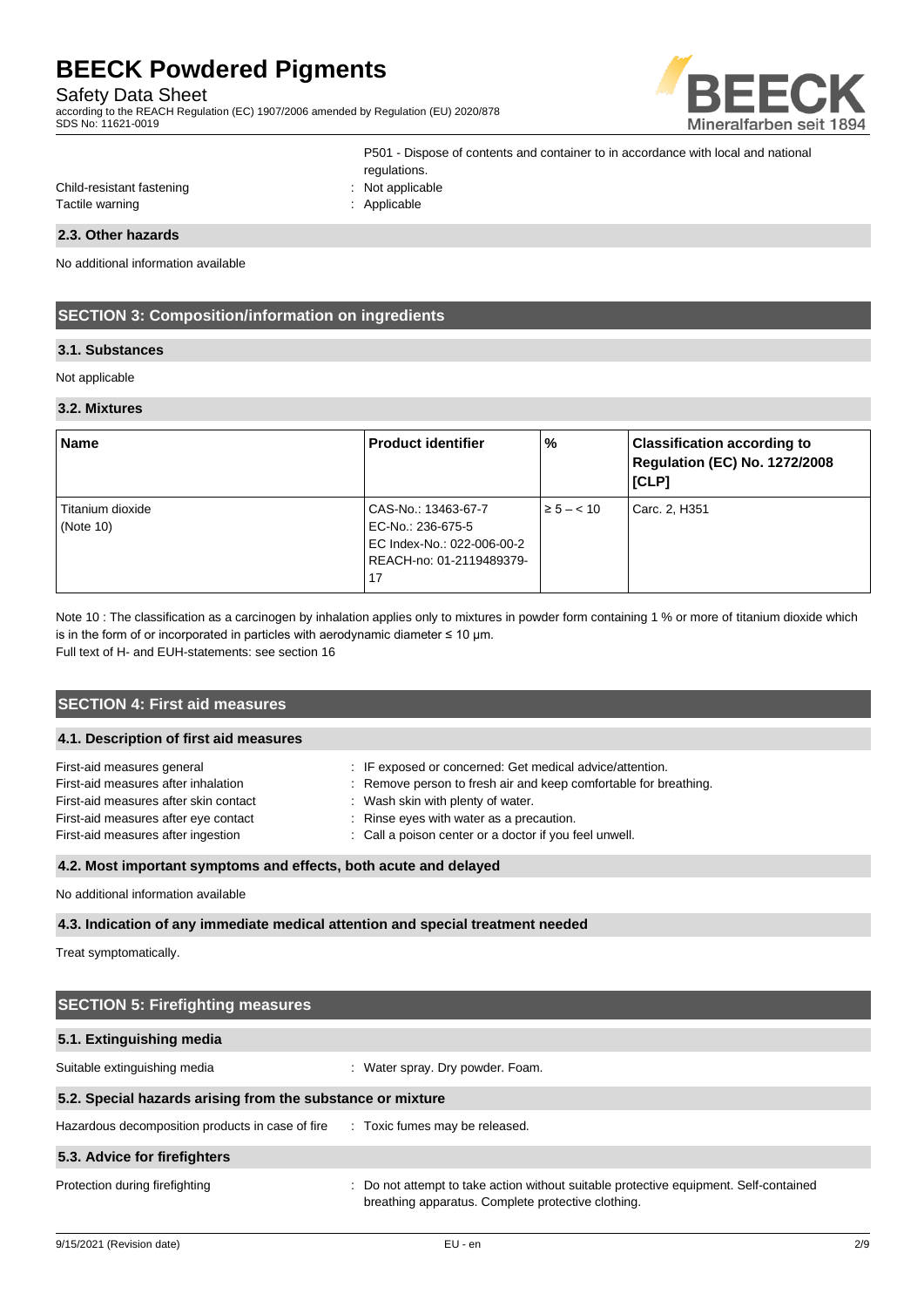Safety Data Sheet

according to the REACH Regulation (EC) 1907/2006 amended by Regulation (EU) 2020/878 SDS No: 11621-0019



# **SECTION 6: Accidental release measures 6.1. Personal precautions, protective equipment and emergency procedures 6.1.1. For non-emergency personnel** Emergency procedures **in the set of the Control** of Ventilate spillage area. **6.1.2. For emergency responders** Protective equipment **interval of the suitable** protective equipment. For further information in the suitable protective equipment. For further information refer to section 8: "Exposure controls/personal protection". **6.2. Environmental precautions** Avoid release to the environment. **6.3. Methods and material for containment and cleaning up** Methods for cleaning up : Mechanically recover the product. Notify authorities if product enters sewers or public waters. Other information **Other information** : Dispose of materials or solid residues at an authorized site. **6.4. Reference to other sections** For further information refer to section 13.

| <b>SECTION 7: Handling and storage</b>                            |                                                                                                                                                                                                            |  |  |  |
|-------------------------------------------------------------------|------------------------------------------------------------------------------------------------------------------------------------------------------------------------------------------------------------|--|--|--|
| 7.1. Precautions for safe handling                                |                                                                                                                                                                                                            |  |  |  |
| Precautions for safe handling                                     | : Ensure good ventilation of the work station. Obtain special instructions before use. Do not<br>handle until all safety precautions have been read and understood. Wear personal<br>protective equipment. |  |  |  |
| Hygiene measures                                                  | : Do not eat, drink or smoke when using this product. Always wash hands after handling the<br>product.                                                                                                     |  |  |  |
| 7.2. Conditions for safe storage, including any incompatibilities |                                                                                                                                                                                                            |  |  |  |
| Storage conditions<br>Storage temperature                         | : Store locked up. Store in a well-ventilated place. Keep cool. Keep out of frost.<br>: $5-25$ °C                                                                                                          |  |  |  |
| 73 Snecific and use(s)                                            |                                                                                                                                                                                                            |  |  |  |

**7.3. Specific end use(s)**

See Section 1.

# **SECTION 8: Exposure controls/personal protection**

# **8.1. Control parameters**

# **8.1.1 National occupational exposure and biological limit values**

No additional information available

## **8.1.2. Recommended monitoring procedures**

No additional information available

# **8.1.3. Air contaminants formed**

No additional information available

# **8.1.4. DNEL and PNEC**

No additional information available

# **8.1.5. Control banding**

No additional information available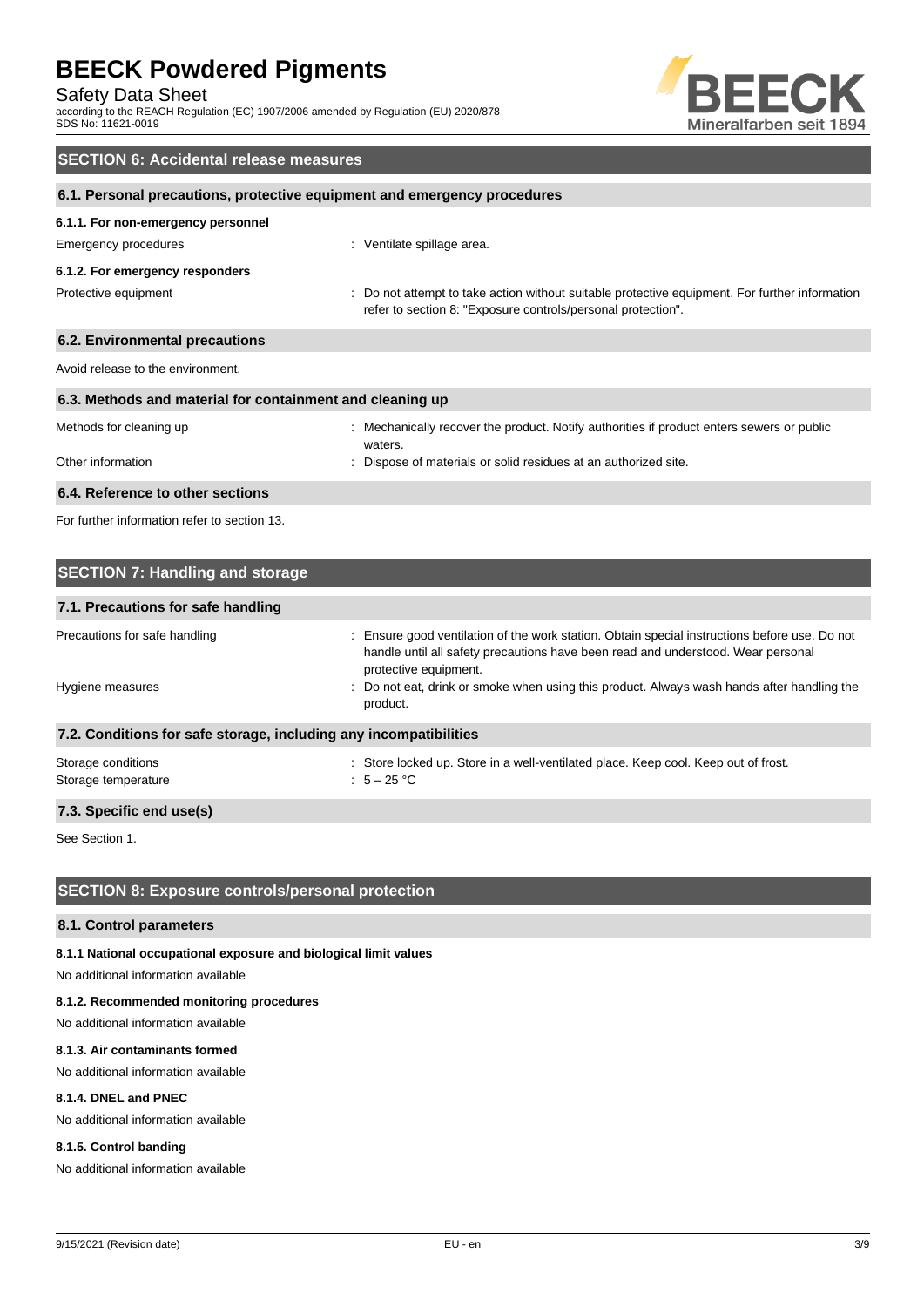# Safety Data Sheet

according to the REACH Regulation (EC) 1907/2006 amended by Regulation (EU) 2020/878 SDS No: 11621-0019

## **8.2. Exposure controls**

#### **8.2.1. Appropriate engineering controls**

**Appropriate engineering controls:** Ensure good ventilation of the work station.

#### **8.2.2. Personal protection equipment**

**Personal protective equipment symbol(s):**



#### **8.2.2.1. Eye and face protection**

**Eye protection:** Safety glasses

**8.2.2.2. Skin protection**

#### **Skin and body protection:**

Wear suitable protective clothing

**Hand protection:** Protective gloves

#### **8.2.2.3. Respiratory protection**

**Respiratory protection:** In case of insufficient ventilation, wear suitable respiratory equipment

#### **8.2.2.4. Thermal hazards**

No additional information available

### **8.2.3. Environmental exposure controls**

### **Environmental exposure controls:**

Avoid release to the environment.

# **SECTION 9: Physical and chemical properties**

## **9.1. Information on basic physical and chemical properties**

| Physical state                                  | : Solid                          |
|-------------------------------------------------|----------------------------------|
| Colour                                          | : White, toned.                  |
| Appearance                                      | Powder.                          |
| Odour                                           | : odourless.                     |
| Odour threshold                                 | : Not available                  |
| Melting point                                   | Not available                    |
| Freezing point                                  | : Not applicable                 |
| Boiling point                                   | : Not available                  |
| Flammability                                    | Non flammable.                   |
| <b>Explosive limits</b>                         | : Not applicable                 |
| Lower explosive limit (LEL)                     | : Not applicable                 |
| Upper explosive limit (UEL)                     | Not applicable                   |
| Flash point                                     | : Not applicable                 |
| Auto-ignition temperature                       | Not applicable                   |
| Decomposition temperature                       | Not available                    |
| рH                                              | $: 9$ ISO 4316                   |
| pH solution                                     | Not available                    |
| Viscosity, kinematic                            | Not applicable                   |
| Viscosity, dynamic                              | $: < 500$ mPa $\cdot$ s ISO 2555 |
| Solubility                                      | Not available                    |
| Partition coefficient n-octanol/water (Log Kow) | Not available                    |
| Vapour pressure                                 | : Not available                  |
|                                                 |                                  |

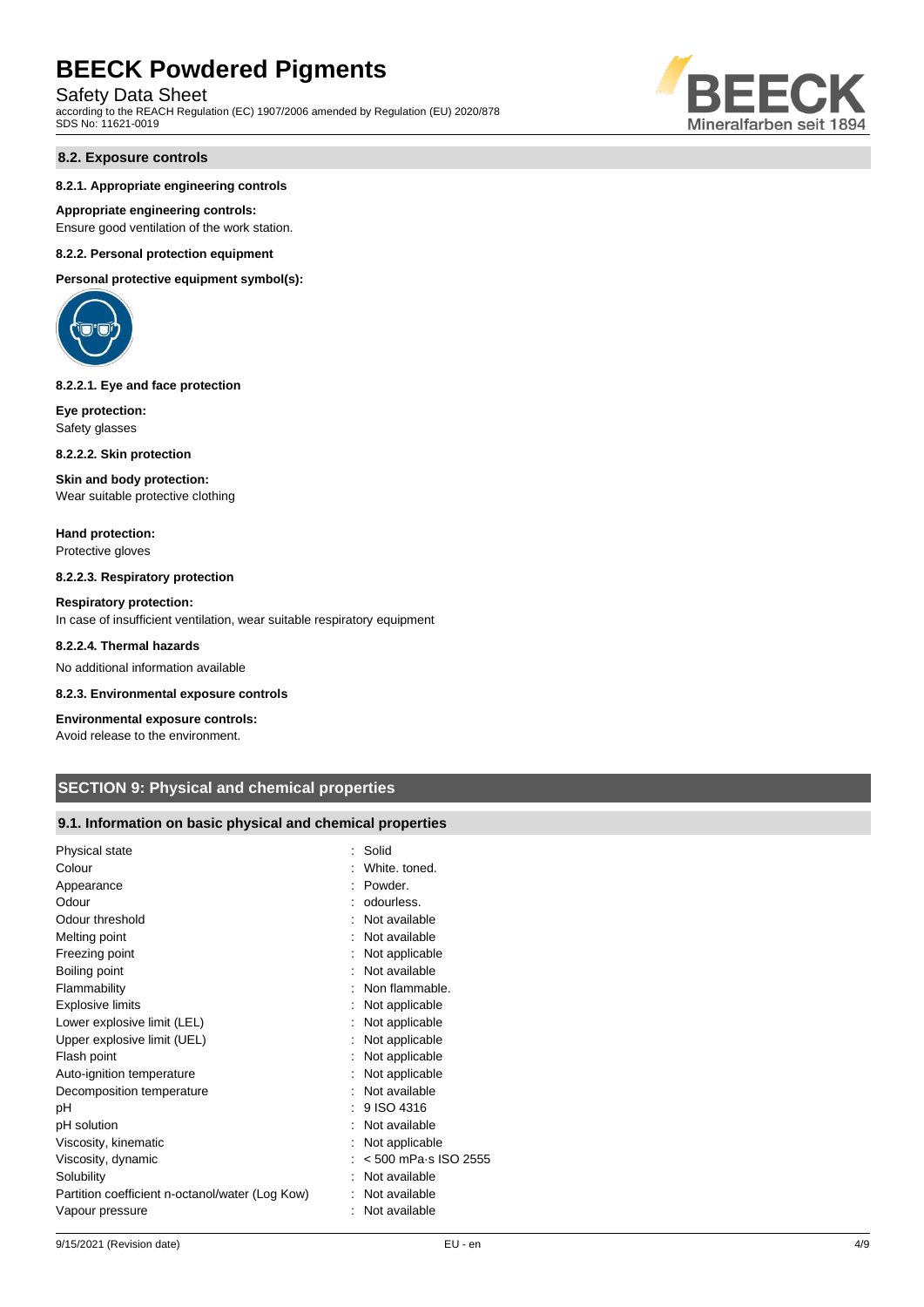# Safety Data Sheet

according to the REACH Regulation (EC) 1907/2006 amended by Regulation (EU) 2020/878 SDS No: 11621-0019



| : Not available          |
|--------------------------|
| : 1.55 g/cm <sup>3</sup> |
| : Not available          |
| : Not applicable         |
| : Not available          |
| : Not available          |
| : Not available          |
| : Not available          |
| : Not available          |
| : Not available          |
| : Not available          |
| : Not available          |
|                          |

## **9.2. Other information**

## **9.2.1. Information with regard to physical hazard classes**

No additional information available

### **9.2.2. Other safety characteristics**

VOC content : 0 g/l

## **SECTION 10: Stability and reactivity**

#### **10.1. Reactivity**

The product is non-reactive under normal conditions of use, storage and transport.

#### **10.2. Chemical stability**

Stable under normal conditions.

#### **10.3. Possibility of hazardous reactions**

No dangerous reactions known under normal conditions of use.

#### **10.4. Conditions to avoid**

None under recommended storage and handling conditions (see section 7).

### **10.5. Incompatible materials**

No additional information available

#### **10.6. Hazardous decomposition products**

Under normal conditions of storage and use, hazardous decomposition products should not be produced.

## **SECTION 11: Toxicological information**

## **11.1. Information on hazard classes as defined in Regulation (EC) No 1272/2008**

| Acute toxicity (oral)             | : Not classified                            |
|-----------------------------------|---------------------------------------------|
| Acute toxicity (dermal)           | : Not classified                            |
| Acute toxicity (inhalation)       | : Not classified                            |
| Skin corrosion/irritation         | : Not classified                            |
|                                   | pH: 9 ISO 4316                              |
| Serious eye damage/irritation     | : Not classified                            |
|                                   | pH: 9 ISO 4316                              |
| Respiratory or skin sensitisation | : Not classified                            |
| Germ cell mutagenicity            | : Not classified                            |
| Carcinogenicity                   | : Suspected of causing cancer (if inhaled). |
|                                   |                                             |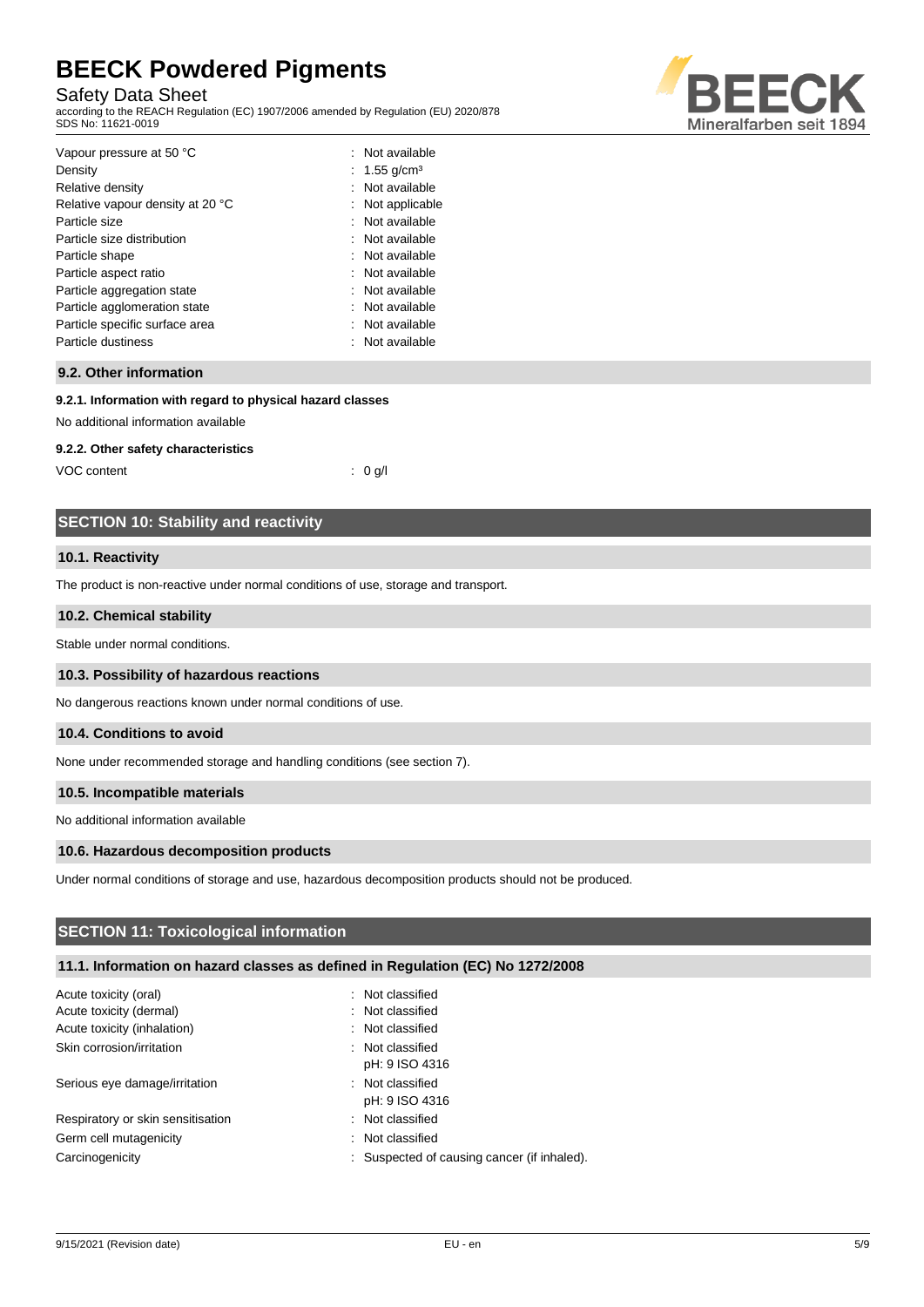Safety Data Sheet

according to the REACH Regulation (EC) 1907/2006 amended by Regulation (EU) 2020/878 SDS No: 11621-0019



| Titanium dioxide (13463-67-7)        |  |  |
|--------------------------------------|--|--|
| 2B - Possibly carcinogenic to humans |  |  |
| Not classified                       |  |  |
| Not classified                       |  |  |
| : Not classified                     |  |  |
| Not classified                       |  |  |
|                                      |  |  |

## **11.2. Information on other hazards**

No additional information available

# **SECTION 12: Ecological information**

## **12.1. Toxicity**

| Ecology - general                                            | : The product is not considered harmful to aquatic organisms nor to cause long-term adverse<br>effects in the environment. |
|--------------------------------------------------------------|----------------------------------------------------------------------------------------------------------------------------|
| Hazardous to the aquatic environment, short-term<br>(acute)  | : Not classified                                                                                                           |
| Hazardous to the aquatic environment, long-term<br>(chronic) | : Not classified                                                                                                           |
| 12.2. Persistence and degradability                          |                                                                                                                            |
| No additional information available                          |                                                                                                                            |
| 12.3. Bioaccumulative potential                              |                                                                                                                            |
| No additional information available                          |                                                                                                                            |
| 12.4. Mobility in soil                                       |                                                                                                                            |
| No additional information available                          |                                                                                                                            |
| 12.5. Results of PBT and vPvB assessment                     |                                                                                                                            |
| No additional information available                          |                                                                                                                            |
| 12.6. Endocrine disrupting properties                        |                                                                                                                            |
| No additional information available                          |                                                                                                                            |
| 12.7. Other adverse effects                                  |                                                                                                                            |
| No additional information available                          |                                                                                                                            |

## **SECTION 13: Disposal considerations**

## **13.1. Waste treatment methods**

Waste treatment methods : Dispose of contents/container in accordance with licensed collector's sorting instructions. European List of Waste (LoW) code : 08 01 11<sup>\*</sup> - waste paint and varnish containing organic solvents or other dangerous substances

# **SECTION 14: Transport information**

| In accordance with ADR / IMDG / IATA / ADN / RID |               |               |               |               |
|--------------------------------------------------|---------------|---------------|---------------|---------------|
| <b>ADR</b>                                       | <b>IMDG</b>   | <b>IATA</b>   | <b>ADN</b>    | <b>RID</b>    |
| 14.1. UN number or ID number                     |               |               |               |               |
| Not regulated                                    | Not regulated | Not regulated | Not regulated | Not regulated |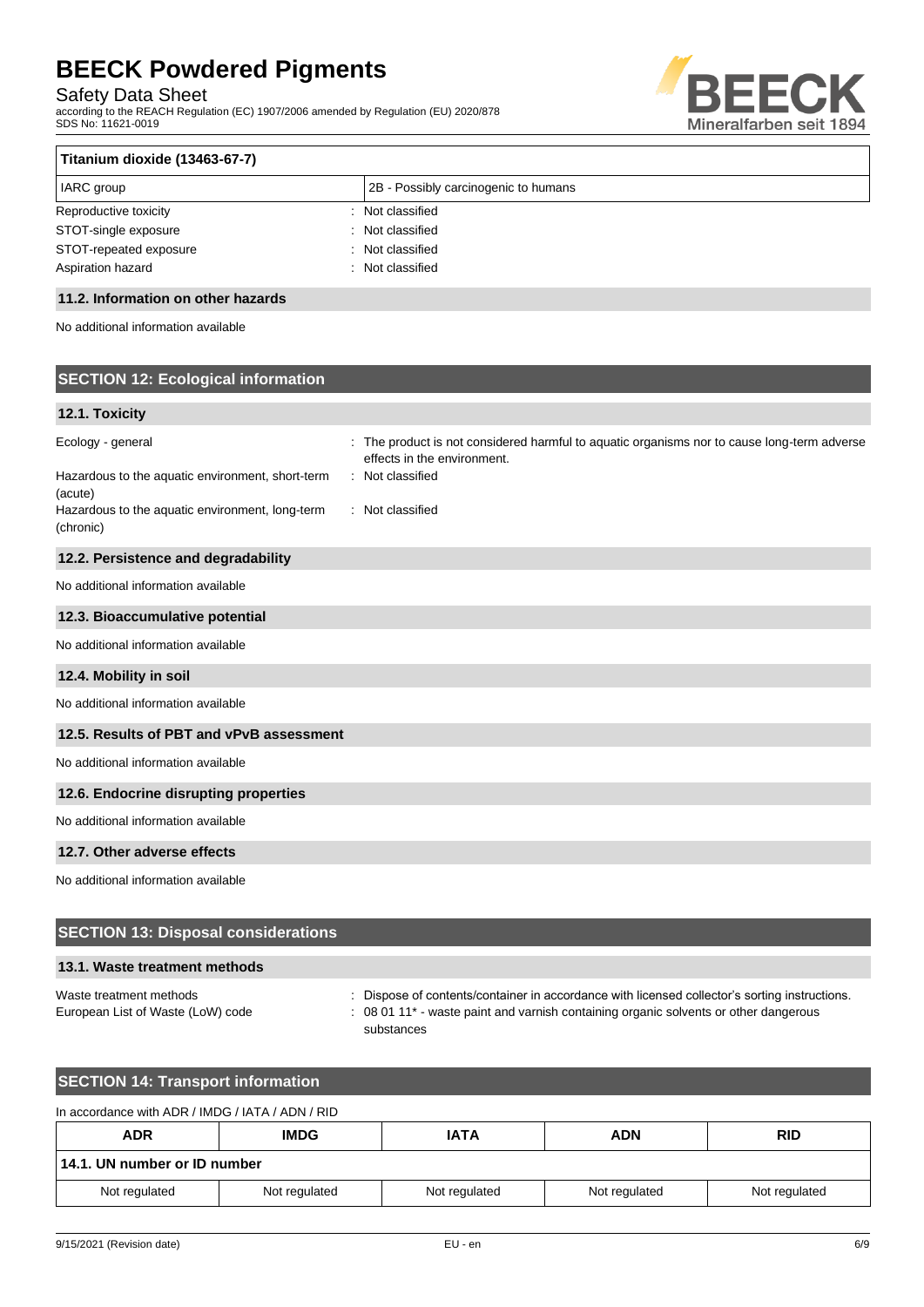## Safety Data Sheet

according to the REACH Regulation (EC) 1907/2006 amended by Regulation (EU) 2020/878 SDS No: 11621-0019



| <b>ADR</b>                             | <b>IMDG</b>   | <b>IATA</b>   | <b>ADN</b>    | <b>RID</b>    |
|----------------------------------------|---------------|---------------|---------------|---------------|
| 14.2. UN proper shipping name          |               |               |               |               |
| Not regulated                          | Not regulated | Not regulated | Not regulated | Not regulated |
| 14.3. Transport hazard class(es)       |               |               |               |               |
| Not regulated                          | Not regulated | Not regulated | Not regulated | Not regulated |
| 14.4. Packing group                    |               |               |               |               |
| Not regulated                          | Not regulated | Not regulated | Not regulated | Not regulated |
| 14.5. Environmental hazards            |               |               |               |               |
| Not regulated                          | Not regulated | Not regulated | Not regulated | Not regulated |
| No supplementary information available |               |               |               |               |

## **14.6. Special precautions for user**

#### **Overland transport**

Not regulated

#### **Transport by sea**

Not regulated

#### **Air transport**

Not regulated

## **Inland waterway transport**

Not regulated

### **Rail transport**

Not regulated

#### **14.7. Maritime transport in bulk according to IMO instruments**

Not applicable

# **SECTION 15: Regulatory information**

## **15.1. Safety, health and environmental regulations/legislation specific for the substance or mixture**

## **15.1.1. EU-Regulations**

Contains no REACH substances with Annex XVII restrictions

Contains no substance on the REACH candidate list

Contains no REACH Annex XIV substances

Contains no substance subject to Regulation (EU) No 649/2012 of the European Parliament and of the Council of 4 July 2012 concerning the export and import of hazardous chemicals.

Contains no substance subject to Regulation (EU) No 2019/1021 of the European Parliament and of the Council of 20 June 2019 on persistent organic pollutants

Contains no substance subject to Regulation (EU) 2019/1148 of the European Parliament and of the Council of 20 June 2019 on the marketing and use of explosives precursors.

VOC content : 0 g/l

#### **15.1.2. National regulations**

No additional information available

## **15.2. Chemical safety assessment**

No chemical safety assessment has been carried out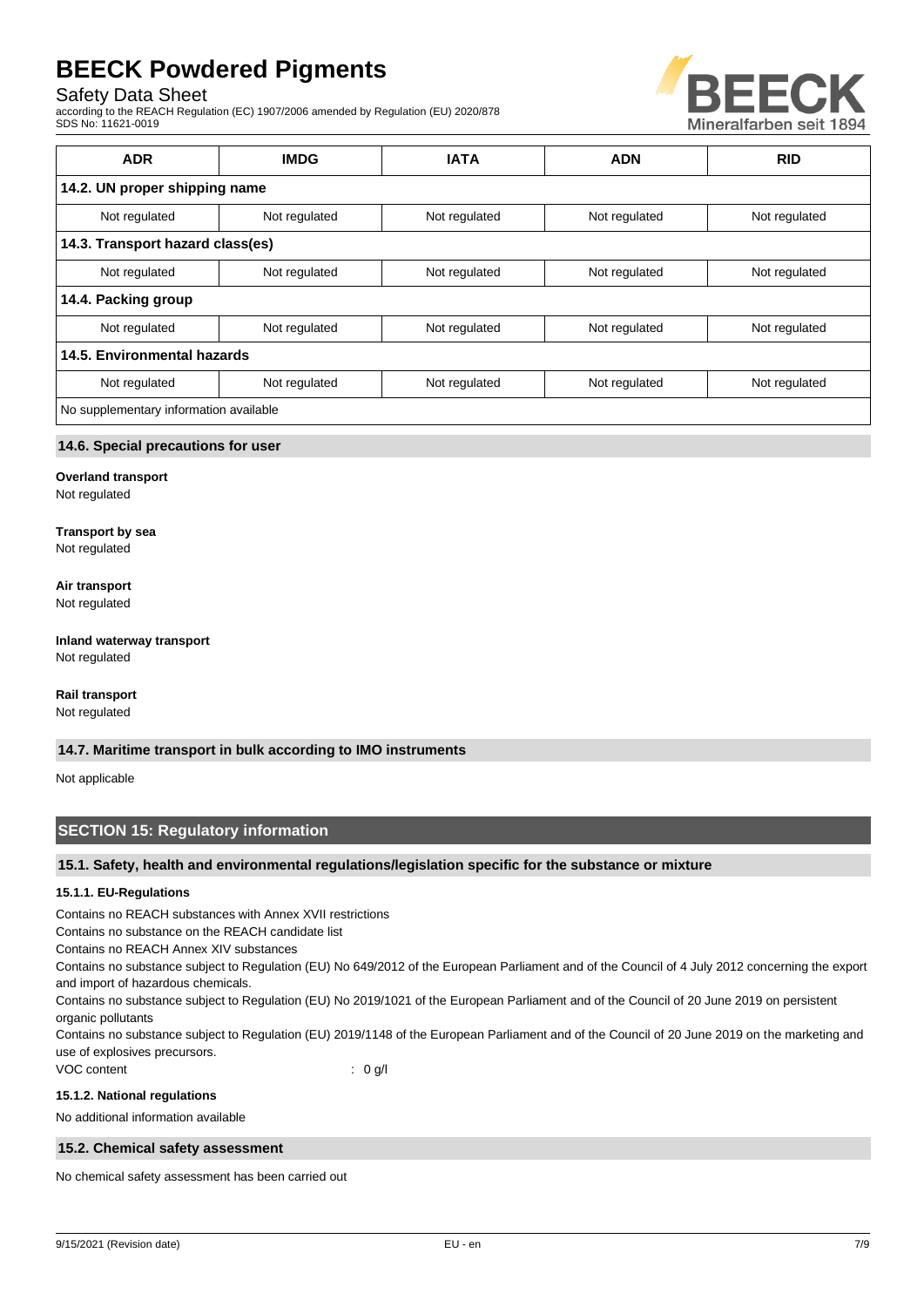# Safety Data Sheet

according to the REACH Regulation (EC) 1907/2006 amended by Regulation (EU) 2020/878 SDS No: 11621-0019



# **SECTION 16: Other information**

| Abbreviations and acronyms: |                                                                                                 |  |
|-----------------------------|-------------------------------------------------------------------------------------------------|--|
| <b>ADN</b>                  | European Agreement concerning the International Carriage of Dangerous Goods by Inland Waterways |  |
| <b>ADR</b>                  | European Agreement concerning the International Carriage of Dangerous Goods by Road             |  |
| <b>ATE</b>                  | <b>Acute Toxicity Estimate</b>                                                                  |  |
| <b>BCF</b>                  | <b>Bioconcentration factor</b>                                                                  |  |
| <b>BLV</b>                  | Biological limit value                                                                          |  |
| <b>BOD</b>                  | Biochemical oxygen demand (BOD)                                                                 |  |
| COD                         | Chemical oxygen demand (COD)                                                                    |  |
| <b>DMEL</b>                 | Derived Minimal Effect level                                                                    |  |
| <b>DNEL</b>                 | Derived-No Effect Level                                                                         |  |
| EC-No.                      | European Community number                                                                       |  |
| <b>EC50</b>                 | Median effective concentration                                                                  |  |
| EN                          | European Standard                                                                               |  |
| <b>IARC</b>                 | International Agency for Research on Cancer                                                     |  |
| <b>IATA</b>                 | International Air Transport Association                                                         |  |
| <b>IMDG</b>                 | International Maritime Dangerous Goods                                                          |  |
| <b>LC50</b>                 | Median lethal concentration                                                                     |  |
| LD50                        | Median lethal dose                                                                              |  |
| LOAEL                       | Lowest Observed Adverse Effect Level                                                            |  |
| <b>NOAEC</b>                | No-Observed Adverse Effect Concentration                                                        |  |
| <b>NOAEL</b>                | No-Observed Adverse Effect Level                                                                |  |
| <b>NOEC</b>                 | No-Observed Effect Concentration                                                                |  |
| OECD                        | Organisation for Economic Co-operation and Development                                          |  |
| OEL                         | Occupational Exposure Limit                                                                     |  |
| PBT                         | <b>Persistent Bioaccumulative Toxic</b>                                                         |  |
| PNEC                        | Predicted No-Effect Concentration                                                               |  |
| <b>RID</b>                  | Regulations concerning the International Carriage of Dangerous Goods by Rail                    |  |
| SDS                         | Safety Data Sheet                                                                               |  |
| <b>STP</b>                  | Sewage treatment plant                                                                          |  |
| ThOD                        | Theoretical oxygen demand (ThOD)                                                                |  |
| <b>TLM</b>                  | Median Tolerance Limit                                                                          |  |
| <b>VOC</b>                  | Volatile Organic Compounds                                                                      |  |
| CAS-No.                     | Chemical Abstract Service number                                                                |  |
| N.O.S.                      | Not Otherwise Specified                                                                         |  |
| vPvB                        | Very Persistent and Very Bioaccumulative                                                        |  |
| ED                          | Endocrine disrupting properties                                                                 |  |
| <b>DOT</b>                  | Department of Transport                                                                         |  |
| <b>TDG</b>                  | <b>Transportation of Dangerous Goods</b>                                                        |  |